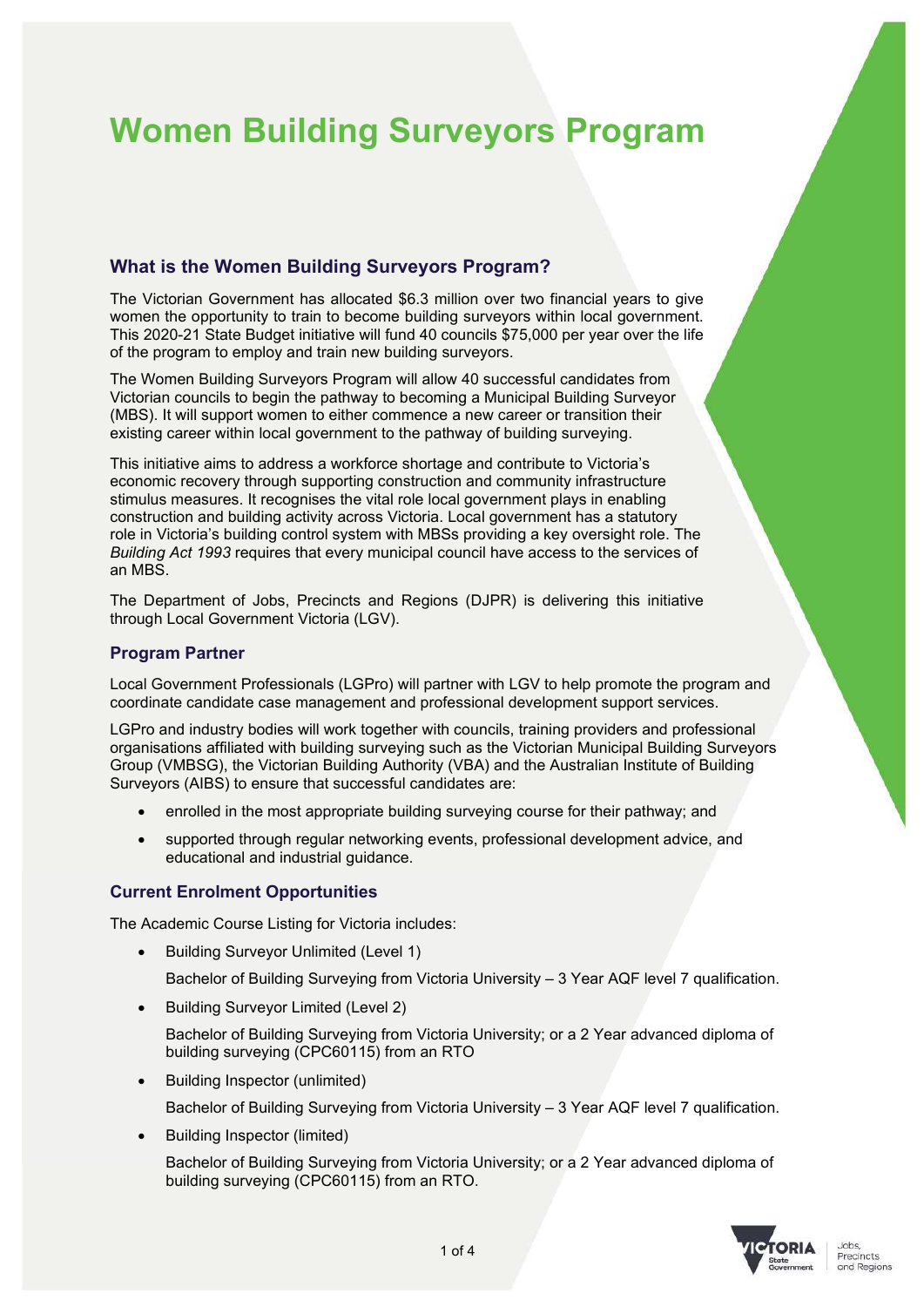# **Training Pathways**

LGPro will support successful candidates to enrol into the most appropriate training course.

Councils can nominate a person who already holds a qualification in a similar field and wishes to transition to building surveying.

Funding to councils will subsidise the successful candidate's costs in undertaking any of the agreed training options and partially cover their salary.

As this initiative is funded for two years only, applicants should note that the funding provided will only cover a portion of a candidate's educational training.

There are currently two identified pathways in Victoria to becoming a municipal building surveyor.

## **1. Professional Pathway**

To become a registered Building Surveyor – Unlimited, applicants must complete the degree in Building Surveying offered by Victoria University (AQF level 7). This is the only course currently on offer that equips graduates to be registered and employed as Municipal Building Surveyors in Victoria.\*

## **2. Para-Pathway (through existing VET / TAFE courses)**

An alternative pathway is the Advanced Diploma of Building Surveying (AQF level 6). Graduates of the Advanced Diploma can qualify and work as level 2 building surveyors and can undertake further study if they wish to become a registered Building Surveyor – Unlimited. This pathway is generally targeted at building trades, mature age applicants not wanting to undertake a university degree or people who cannot fulfill the academic requirements for university entry.

\*VBA is working towards expanding the recognition of building surveyors that have trained at an interstate training operator. Further information regarding this matter will be communicated as it becomes available.

## **Who is eligible?**

All 79 Victorian local government councils are eligible to apply. Councils must complete applications on behalf of their nominated staff members.

Individual councils will be responsible for the enrolment and ongoing employment of their nominated staff member. Councils will be expected to provide flexibility to enable the staff member to attend educational training.

Councils in rural areas may wish to nominate a candidate to work across several municipalities as a shared resource.

## **Funding Conditions**

Councils will only be able to nominate one of their female staff members or recruit a female staff member to participate in the Women Building Surveyor Program.

This initiative will fund up to 40 subsidised positions for a two-year period commencing February 2021. This will enable each successful council to nominate and start the process of training a female staff member to become a building surveyor.

Councils who do **not have an identified candidate** for a February 2021 enrolment can still submit an application. These will be considered an expression of interest for a potential mid-2021 intake if the initial intake is not fully subscribed. In this situation, a council should clearly indicate whether the expression of interest for the mid-year intake is for an existing staff member, or whether they intend to undertake a recruitment process. Councils that nominate existing staff members will be given preference.

The key conditions of this initiative are:

- Subsidy is valued at \$150,000 for two years of study and will be paid to councils to support the training and employment of successful candidates.
- Funding is provided on the undertaking of an agreed appropriate training program.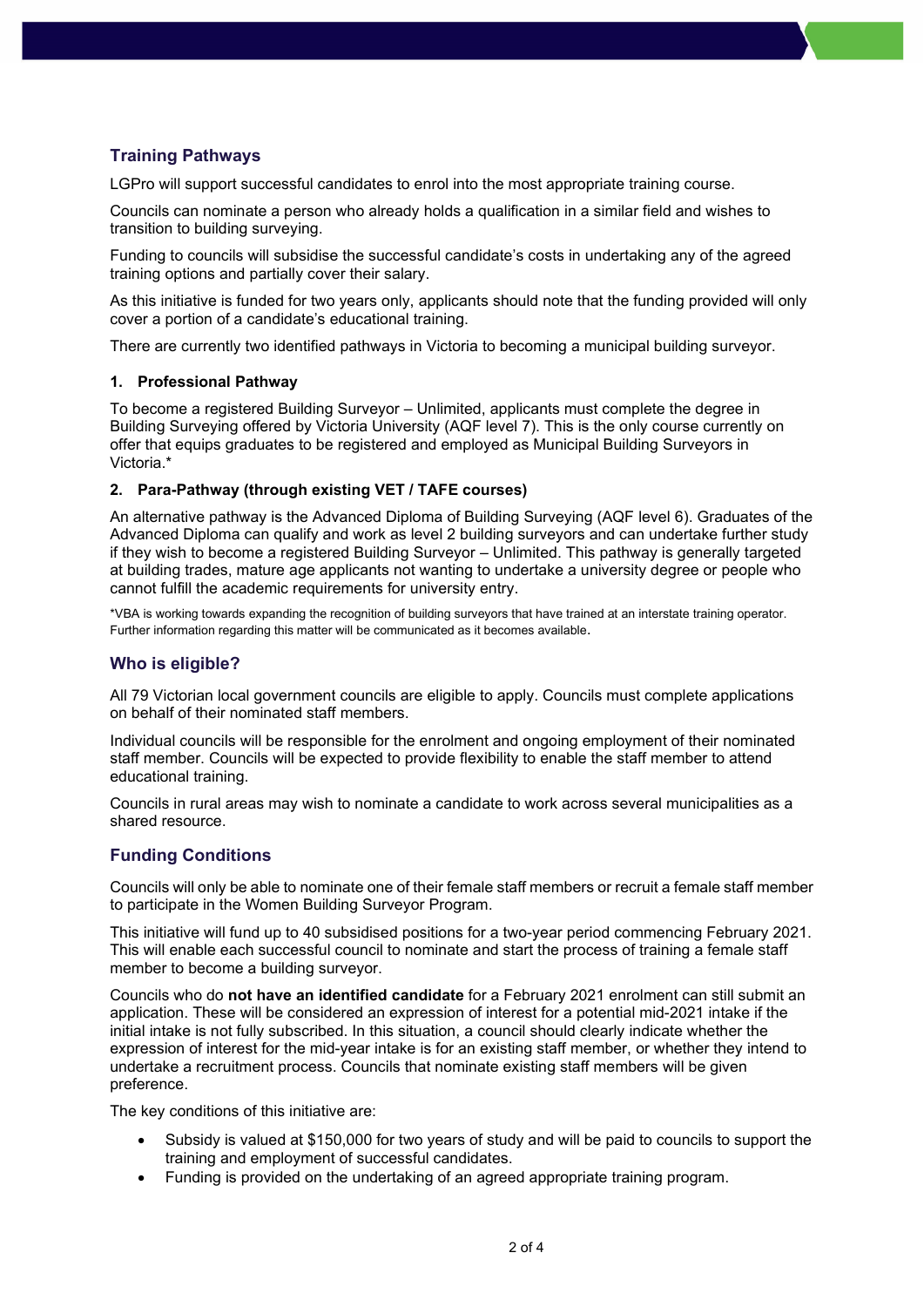- Successful candidates will be required to participate in any LGPro-led development activities or training conducted within the two-year period.
- In recognition of this investment, councils should seek an ongoing commitment from successful candidates that they intend to continue to work within the Victorian local government sector for a minimum of five years after they receive their qualification.

#### **Funds can be used for**:

- Enrolment of the successful candidate in an eligible course.
- Any further professional development opportunities for the successful candidate to further their knowledge and experience in the building surveying area.
- Student memberships to organisations such as AIBS to access support services and information sessions.
- Travel and accommodation costs associated with attending the building surveying courses or any other professional development activities/training.
- Purchase of any equipment that may be required to undertake a building surveying course.
- Supplementation of the candidate's salary while undertaking a building surveying course.

#### **Funding will not be provided to cover the following costs**:

- Training courses that are not associated building surveying.
- Any staff costing not associated with the program or LGPro/VMBSG/AIBS events.
- Any ongoing support for candidates who do not re-enrol for a second year of training.

#### **How to apply**

Applications open on 14 December 2020 and must be received by the Department no later than **2.00pm on 30 December 2020.**

Applications must be submitted via the following link:

https://www.localgovernment.vic.gov.au/grants/women-building-surveyors-program

DJPR may ask applicants for further information following initial assessment of applications.

If you have any queries regarding the application process, please contact DJPR on 0411 752 071 or wbsp@ecodev.vic.gov.au

The Minister for Local Government will announce successful applicants from 11 January 2021.

## **Funding Agreements**

Successful applicants must enter into funding agreements with DJPR. Funding agreements set out the parties' commitments and obligations to each other and the general funding terms and conditions. DJPR recommends that applicants review the Common Funding Agreement standard terms and conditions before applying. These will be made available as part of the application process.

If several small rural councils apply for a shared resource, one council must be nominated as the lead council for the purpose of administering the funding Agreement.

Funding will be released upon the execution of the funding agreement and budget. If the agreed budget is not fully expended, applicants will be required to return unspent funds.

DJPR will request progress reports to be submitted through its online system throughout the funding agreement lifecycle. Councils will also be required to submit a final report with financial acquittal for all program income and expenditure, together with any media coverage material, by 23 December 2022.

Funded recipients are responsible for program delivery, including any cost overruns should they occur. As this is a one-off funding program, councils bear full responsibility for any ongoing staffing costs, including staff training, following completion of the program.

## **Acknowledgement**

Promotional guidelines will form part of the funding agreement, and councils are expected to acknowledge the Victorian Government's support. Applicants must liaise with LGV to coordinate any announcements related to the program.